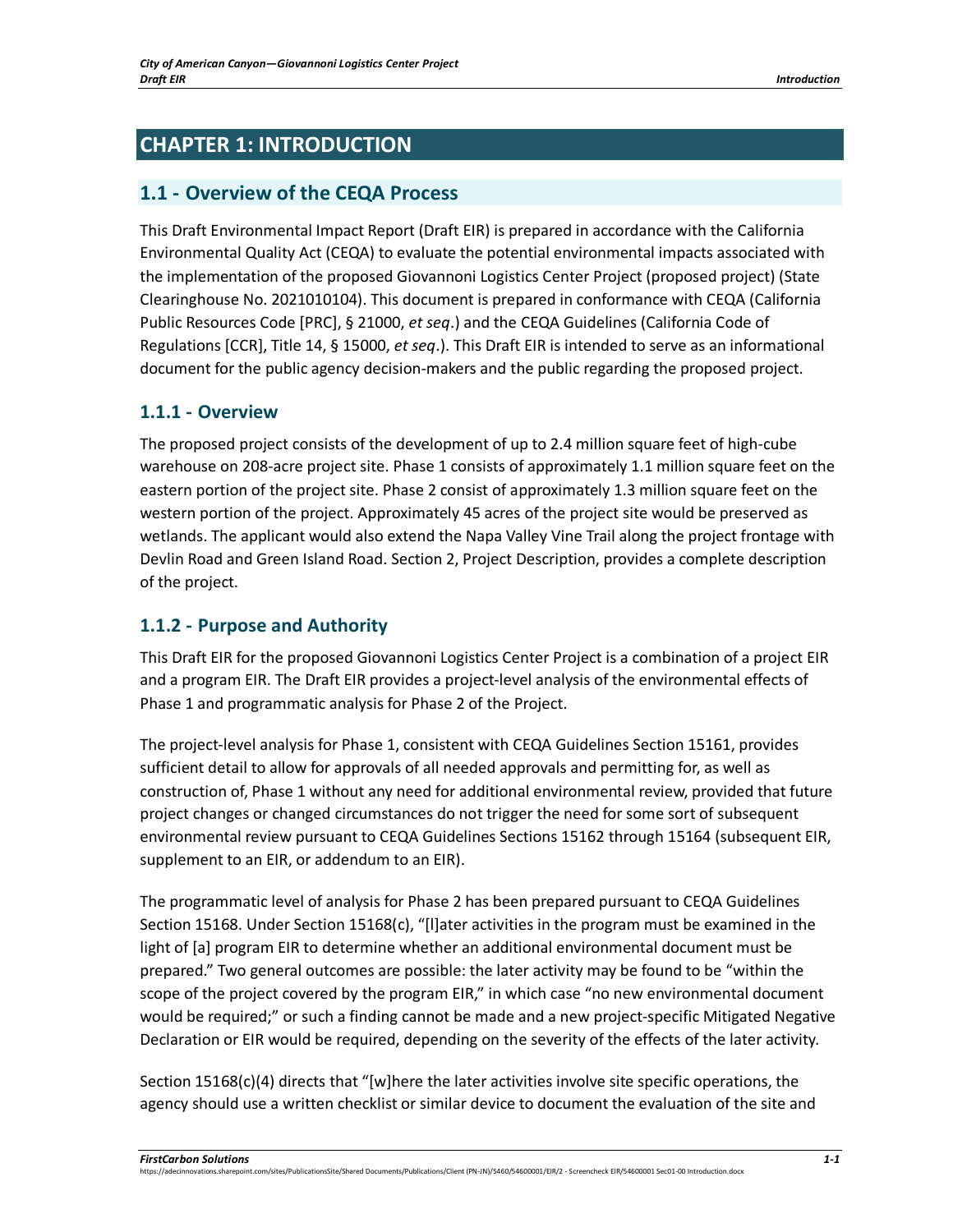the activity to determine whether the environmental effects of the operation were within the scope of the program EIR."

Section 15168(c)(2) provides that "[i]f the agency finds that pursuant to Section 15162, no subsequent EIR would be required, the agency can approve the activity as being within the scope of the project covered by the program EIR, and no new environmental document would be required. Whether a later activity is within the scope of a program EIR is a factual question that the lead agency determines based on substantial evidence in the record. Factors that an agency may consider in making that determination include, but are not limited to, consistency of the later activity with the type of allowable land use, overall planned density and building intensity, geographic area analyzed for environmental impacts, and covered infrastructure, as described in the program EIR."

For any later activity covered in whole or in part in the program EIR, "[a]n agency shall incorporate feasible mitigation measures and alternatives developed in the program EIR into later activities in the program" (CEQA Guidelines Section 15168(c)(2)).

This document addresses the potentially significant adverse environmental impacts (both projectlevel and programmatic) that may be associated with the planning, construction, or operation of the proposed project. It also identifies appropriate and feasible mitigation measures and alternatives that may be adopted to significantly reduce or avoid these impacts.

CEQA requires that an EIR contain, at a minimum, certain specific elements. These elements are contained in this Draft EIR and include:

- Table of Contents
- Executive Summary
- Introduction
- Project Description
- Environmental Setting, Significant Environmental Impacts, and Mitigation Measures
- Cumulative Impacts
- Significant Unavoidable Adverse Impacts
- Alternatives to the Proposed Project
- Growth-Inducing Impacts (Addressed in Chapter 6, Other CEQA Considerations)Areas of Known Controversy

### **1.1.3 - Lead Agency Determination**

The City of American Canyon is designated as the lead agency for the project. CEQA Guidelines Section 15367 defines the lead agency as ". . . the public agency, which has the principal responsibility for carrying out or approving a project." Once the City certifies the Final EIR for the proposed project after soliciting and responding to public and agency comments on this Draft EIR, other public agencies acting as responsible agencies may use the Final EIR in their own decisionmaking or permit processes.

This Draft EIR was prepared by FirstCarbon Solutions (FCS), an environmental consultant. Prior to public review, it was extensively reviewed and evaluated by the City of American Canyon. This Draft EIR reflects the independent judgment and analysis of the City of American Canyon as required by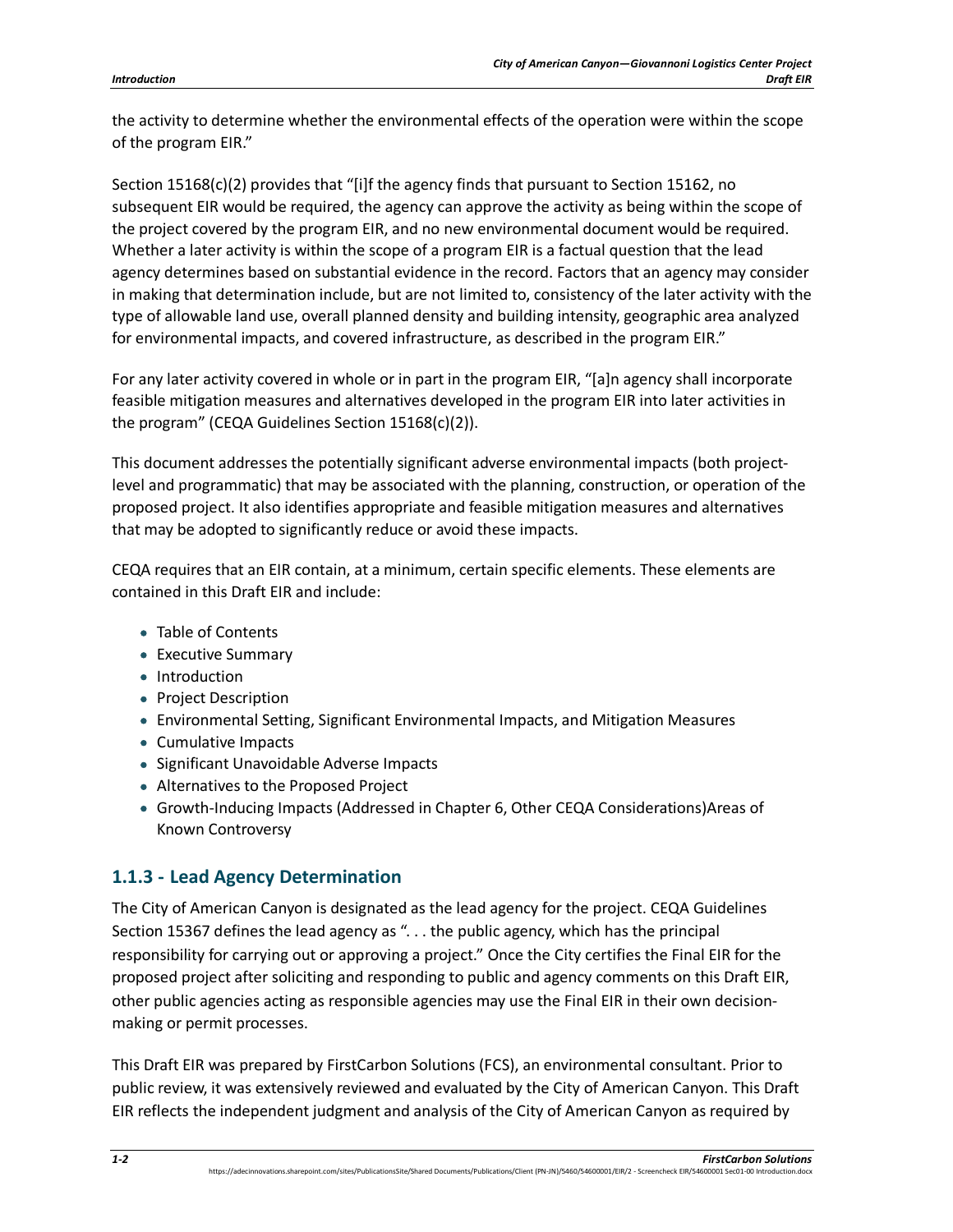CEQA. Lists of organizations and persons consulted and the report preparation personnel are provided in Chapter 8, Persons and Organizations/List of Preparers, of this Draft EIR.

# **1.2 - Scope of the Draft EIR**

This Draft EIR addresses the potential environmental effects of the proposed project. The City of American Canyon issued a Notice of Preparation (NOP) for the proposed project on January 12, 2021, which circulated between January 12, 2021, and February 10, 2021, for the statutory 30-day public review period. The scope of this Draft EIR includes the potential environmental impacts identified in the NOP and issues raised by agencies and the public in response to the NOP. The NOP is contained in Appendix A of this Draft EIR.

Seven comment letters were received in response to the NOP. They are listed in [Table 1-1](#page-2-0) and provided in Appendix A of this Draft EIR.

<span id="page-2-0"></span>

| <b>Status</b>                         | <b>Affiliation</b>                                                             | <b>Signatory</b>                                                  | <b>Date</b>       |
|---------------------------------------|--------------------------------------------------------------------------------|-------------------------------------------------------------------|-------------------|
| Public<br>Agencies                    | Native American Heritage Commission                                            | Nancy Gonzalez-Lopez                                              | January 13, 2021  |
|                                       | California Air Resources Board                                                 | Heather Arias, Chief, Transportation<br>and Toxics Division       | February 8, 2021  |
|                                       | California Department of Fish and<br>Wildlife                                  | Greg Erickson, Regional Manager,<br>Bay Delta Region              | February 8, 2021  |
|                                       | Napa County Planning, Building and<br><b>Environmental Services Department</b> | John McDowell                                                     | February 10, 2021 |
| Private<br><b>Parties</b>             | Ironworkers Local 378                                                          | Jason Lindsey, Business<br>Representative                         | February 4, 2021  |
|                                       | Ironworkers Local 378                                                          | Jason Gallia, President/Business<br>Agent                         | February 8, 2021  |
|                                       | Center for Biological Diversity                                                | Ross Middlemiss, Staff Attorney;<br>Mary Rassenfoss, Legal Fellow | February 9, 2021  |
| Source: City of American Canyon 2021. |                                                                                |                                                                   |                   |

#### **Table 1-1: NOP Comment Letter Summary**

# **1.2.1 - Scoping Meeting**

Pursuant to CEQA Guidelines Section 15082(c)(1), the City of American Canyon held a virtual public scoping meeting for the proposed project on Tuesday, February 2, 2021. The meeting was recorded and is posted on the City of American Canyon's website: www.cityofamericancanyon.org.

### **1.2.2 - Environmental Issues Determined not to be Significant**

The NOP identified topical areas that were determined not to be significant. An explanation, in compliance with CEQA Guidelines Section 15128, of the reasons why each area is determined not to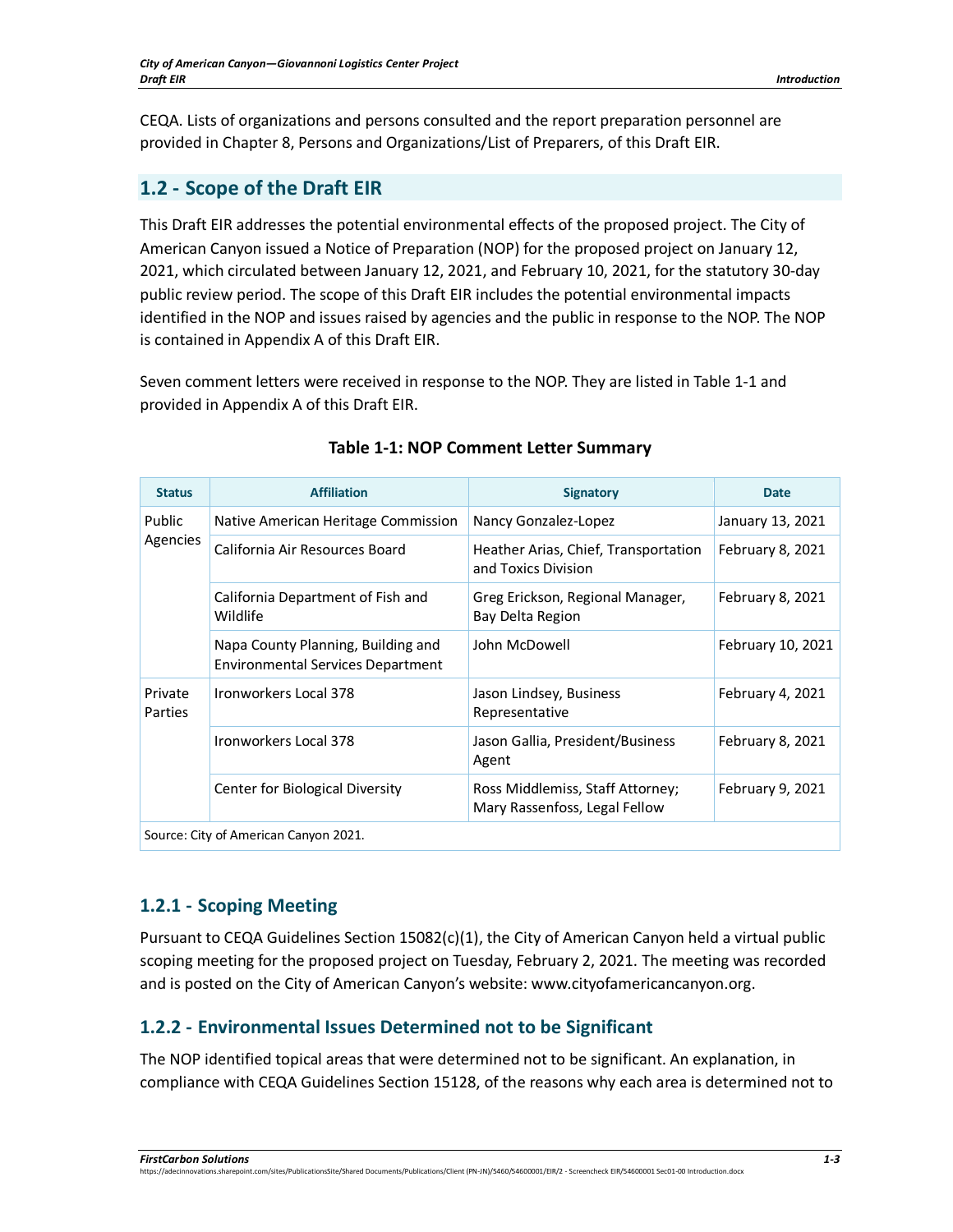be significant is also provided in Chapter 7, Effects Found not to be Significant. These topical areas are as follows:

- Agriculture and Forest Resources
- Mineral Resources
- Population and Housing
- Recreation
- Wildfire

In addition, certain subjects with various topical areas were determined not to be significant. Other potentially significant issues are analyzed in these topical areas; however, the following issues are not analyzed:

- State Scenic Highways
- Septic or Alternative Wastewater Disposal Systems
- Exposure of Schools to Hazardous Materials
- Private Airstrips
- Emergency Response or Evacuation Plan
- Wildland Fire
- Levee or Dam Failure
- Seiches, Tsunamis, or Mudflows
- Division of an Established Community
- Schools
- Parks
- Other Public Facilities

An explanation, in compliance with CEQA Guidelines Section 15128, of the reasons why each issue is determined not to be significant is provided in Chapter 7, Effects Found Not to be Significant.

### **1.2.3 - Potentially Significant Environmental Issues**

The NOP found that the following topical areas may contain potentially significant environmental issues that will require further analysis in the Draft EIR. These sections are as follows:

- Aesthetics, Light, and Glare
- Air Quality
- Biological Resources
- Cultural Resources and Tribal Cultural Resources
- Geology, Soils, and Seismicity
- Greenhouse Gas Emissions and Energy
- Hazards and Hazardous Materials
- Hydrology and Water Quality
- Land Use
- Noise
- Public Services
- Transportation
- Utility Systems

### **1.3 - Organization of the Draft EIR**

This Draft EIR is organized into the following main sections: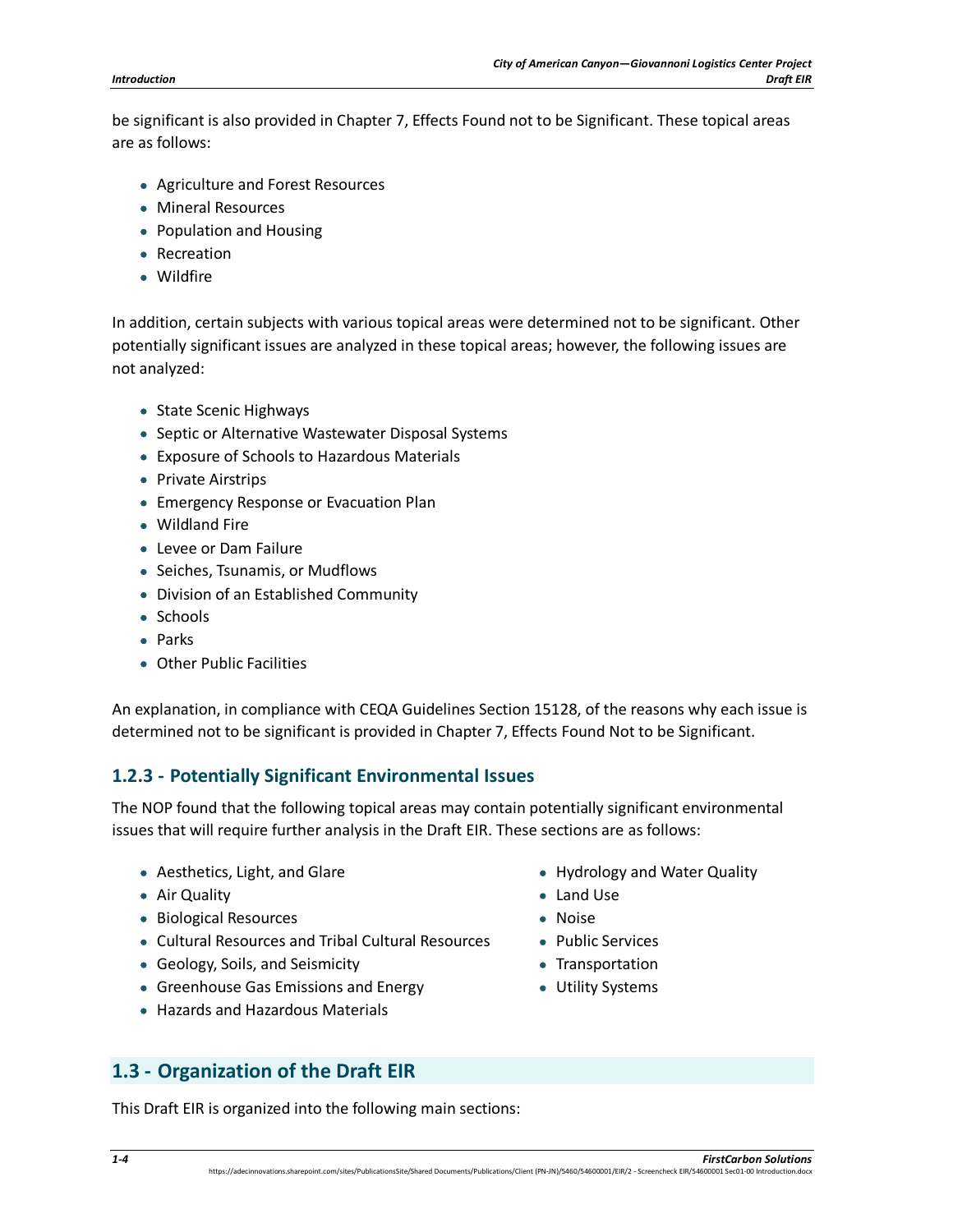- **ES: Executive Summary.** This section includes a summary of the proposed project and alternatives to be addressed in the Draft EIR. A brief description of the areas of controversy and issues to be resolved, and overview of the Mitigation Monitoring and Reporting Program (MMRP), in addition to a table that summarizes the impacts, mitigation measures, and level of significance after mitigation, are also included in this section.
- **Chapter 1: Introduction.** This chapter provides an introduction and overview describing the purpose of this Draft EIR, its scope and components, and its review and certification process.
- **Chapter 2: Project Description.** This chapter includes a detailed description of the proposed project, including its location, site, and project characteristics. A discussion of the project objectives, intended uses of the Draft EIR, responsible agencies, and approvals that are needed for the proposed project are also provided.
- **Chapter 3: Environmental Impact Analysis.** This chapter analyzes the environmental impacts of the proposed project. Impacts are organized into major topic areas. Each topic area includes a description of the environmental setting, methodology, significance criteria, impacts, mitigation measures, and significance after mitigation. The specific environmental topics that are addressed within Section 3 are as follows:
	- **Section 3.1—Aesthetics, Light and Glare:** Addresses the potential visual impacts of development intensification and the overall increase in illumination produced by the project.
	- **Section 3.2—Air Quality:** Addresses potential air quality impacts associated with project implementation and emissions of criteria pollutants. In addition, the section also evaluates project emissions of toxic air contaminants.
	- **Section 3.3—Biological Resources:** Addresses the project's potential impacts on habitat, vegetation, and wildlife; the potential degradation or elimination of important habitat; and impacts on listed, proposed, and candidate threatened and endangered species.
	- **Section 3.4—Cultural and Tribal Cultural Resources:** Addresses potential impacts on historical resources, unique archaeological resources, tribal cultural resources, and burial sites.
	- **Section 3.5—Geology, Soils, and Seismicity:** Addresses the potential impacts the project may have on soils and assesses the effects of project development in relation to geologic and seismic conditions as well as paleontological resources.
	- **Section 3.6—Greenhouse Gas Emissions and Energy:** Addresses potential project impacts related to energy usage and project emissions of greenhouse gases.
	- **Section 3.7—Hazards and Hazardous Materials:** Addresses the potential for the presence of hazardous materials or conditions on the project site and in the project area that may have the potential to impact human health.
	- **Section 3.8—Hydrology and Water Quality:** Addresses the potential impacts of the project on local hydrological conditions, including drainage areas, and changes in the flow rates.
	- **Section 3.9—Land Use:** Addresses the potential land use impacts associated with division of an established community and consistency with the City of American Canyon General Plan, the American Canyon Zoning Ordinance, and the Napa County Airport Land Use Compatibility Plan.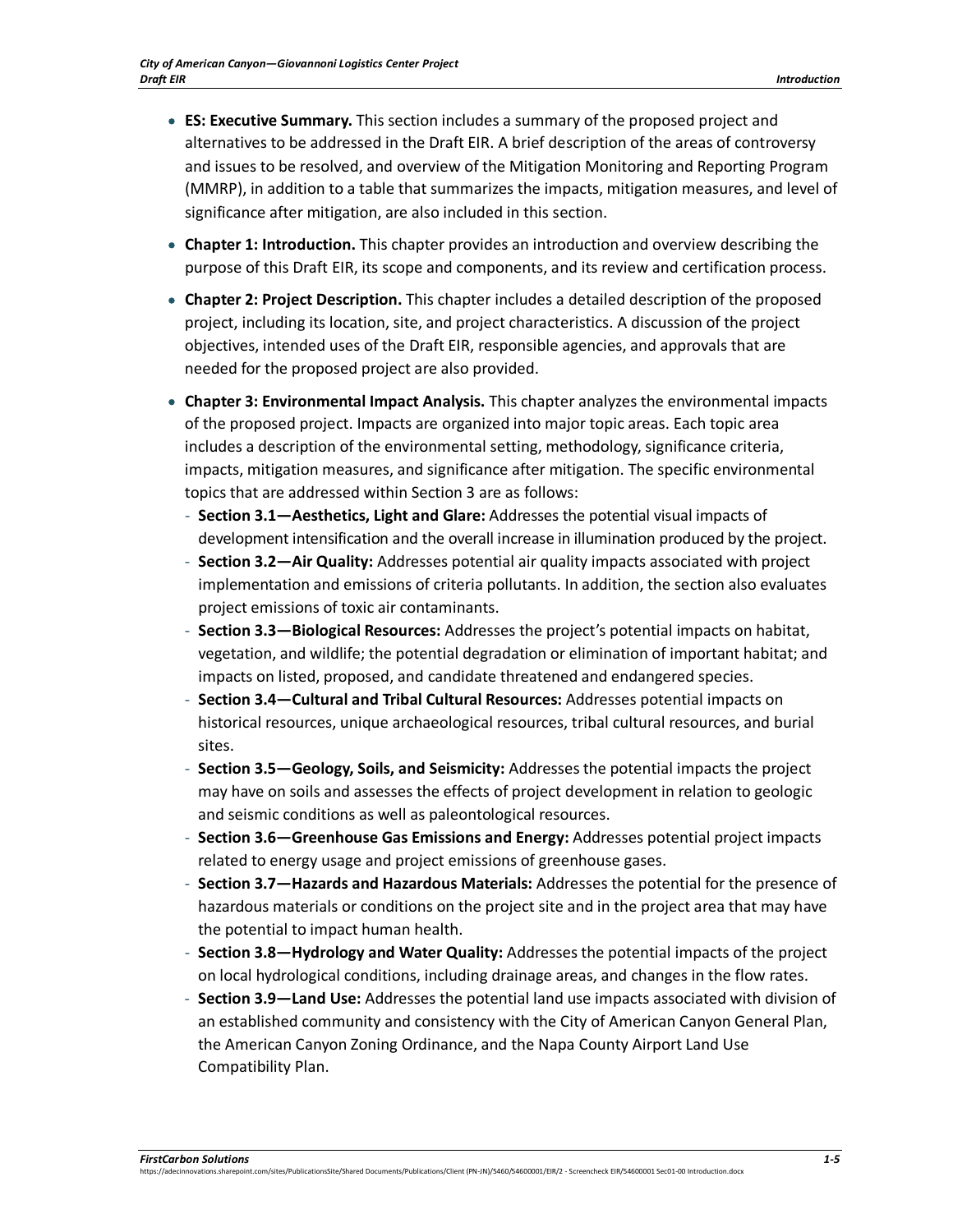- **Section 3.10—Noise:** Addresses the potential noise impacts during construction and at project buildout from mobile and stationary sources. The section also addresses the impact of noise generation on neighboring uses.
- **Section 3.11—Public Services:** Addresses the potential impacts upon public services, including fire protection, law enforcement, schools, parks, and recreational facilities.
- **Section 3.12—Transportation:** Addresses the impacts on the local and regional roadway system, public transportation, bicycle, and pedestrian access.
- **Section 3.13—Utilities and Services Systems:** Addresses the potential impacts upon service providers, including fire protection, law enforcement, water supply, wastewater, solid waste, and energy providers.
- **Chapter 4: Cumulative Effects.** Discusses the cumulative impacts associated with the proposed project, including the impacts of past, present, and probable future projects.
- **Chapter 5: Alternatives to the Proposed Project.** Compares the impacts of the proposed project with four project alternatives: the No Project/No Development Alternative, the No Project/Existing General Plan Alternative, the Reduced Density Alternative, and the Phase 1 Only Alternative. An environmentally superior alternative is identified. In addition, alternatives initially considered but rejected from further consideration are discussed.
- **Chapter 6: Other CEQA Considerations. Provides** a summary of significant environmental impacts, including unavoidable and growth-inducing impacts. This section discusses the cumulative impacts associated with the proposed project, including the impacts of past, present, and probable future projects. In addition, the proposed project's energy demand is discussed.
- **Chapter 7: Effects Found not to be Significant.** Contains analysis of the topical sections not addressed in Chapter 3.
- **Chapter 8: Persons and Organizations Consulted/List of Preparers.** Contains a full list of persons and organizations that were consulted during the preparation of this Draft EIR. This section also contains a full list of the authors who assisted in the preparation of the Draft EIR, by name and affiliation.
- **Appendices.** Includes all notices and other procedural documents pertinent to the Draft EIR as well as all technical material prepared to support the analysis.

## **1.4 - Documents Used In Preparation of the Draft EIR**

This Draft EIR has referenced several technical studies, analyses, and previously certified environmental documentation. The documents and other sources that have been used in the preparation of this Draft EIR include but are not limited to:

- City of American Canyon General Plan
- American Canyon Zoning Ordinance
- Napa County Airport Land Use Compatibility Plan
- City of American Canyon Urban Water Management Plan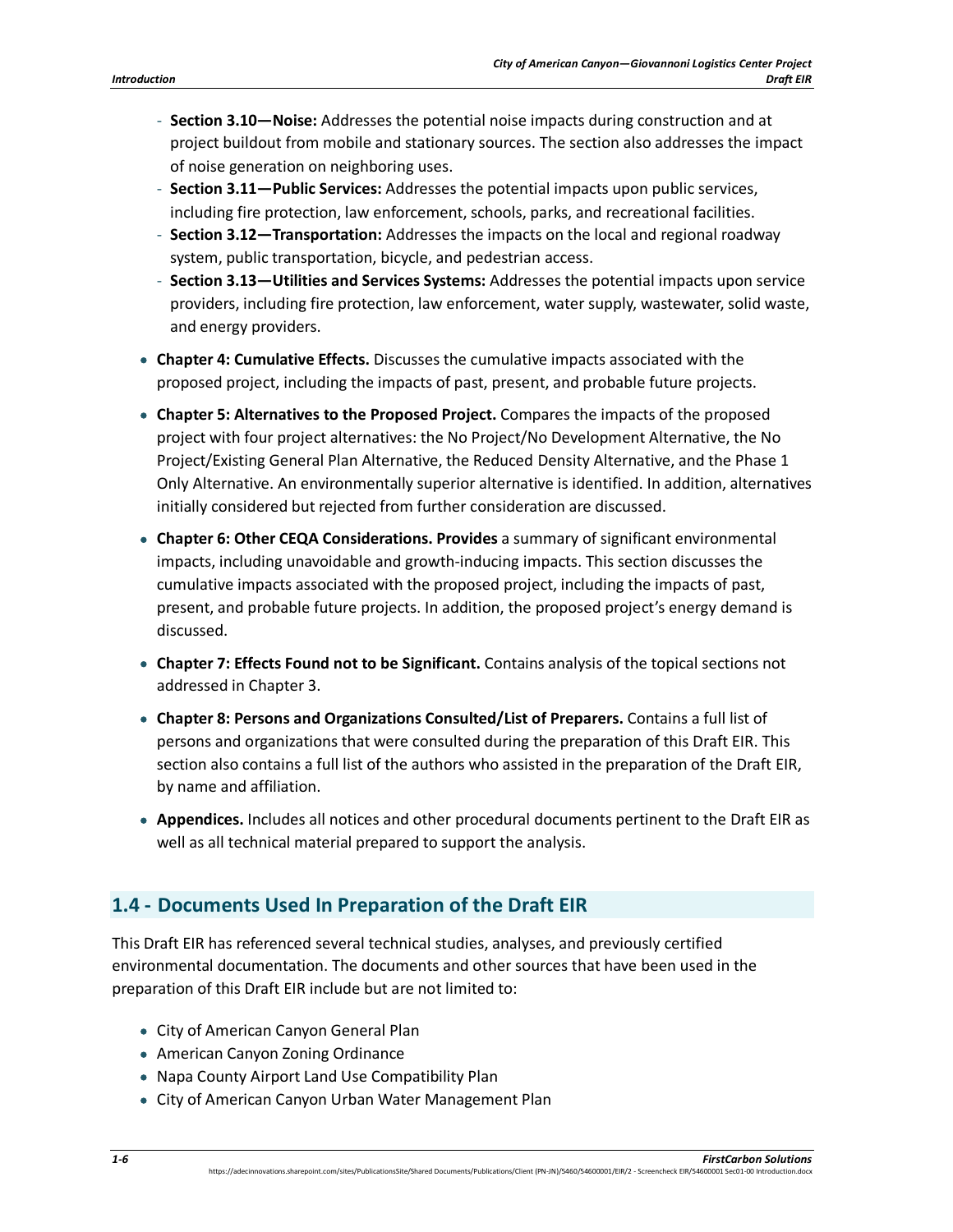In accordance with CEQA Guidelines Section 15150(b), the referenced documents and other sources used in the preparation of the Draft EIR are available for review at American Canyon City Hall at the address shown in Section 1.6 or online at www.cityofamericancanyon.org.

## **1.5 - Documents Prepared for the Project**

The following technical studies and analyses were prepared for the proposed project:

- Air Quality/Greenhouse Gas Emissions Analysis, prepared by FirstCarbon Solutions (The analysis is wholly contained in Section 3.2, Air Quality/Greenhouse Gas Emissions and supporting information is provided in Appendix B.1)
- Health Risk Assessment, prepared by FirstCarbon Solutions (Appendix B.2)
- Biological Resources Study, prepared by Huffman Broadway Group (Appendix C)
- Section 106 Cultural Resources Assessment, prepared by FirstCarbon Solutions (Appendix D)
- Geotechnical Engineering Report, prepared by Wallace Kuhl & Associates (Appendix E.1)
- Geological Fault Investigation, prepared by Cornerstone Earth Group (Appendix E.2)
- Preliminary Hydrologic and Hydraulic Modeling Memo, prepared by Balance Hydrologics (Appendix F)
- Noise Analysis, prepared by FirstCarbon Solutions (The analysis is wholly contained in Section 3.9, Noise and supporting information is provided in Appendix G)
- Traffic Impact Study, prepared by W-Trans (Appendix H)
- Water Supply Assessment, prepared by Balance Hydrologics (Appendix I.1)
- Preliminary Sanitary Sewer Sizing Calculations, prepared by CBG (Appendix I.2)

### **1.6 - Review of the Draft EIR**

The City of American Canyon filed a Notice of Completion (NOC) with the State Office of Planning and Research to begin the Draft EIR public review period (PRC § 21161). Concurrent with the NOC, this Draft EIR has been distributed to responsible and trustee agencies, other affected agencies, surrounding cities, and interested parties, as well as all parties requesting a copy of the Draft EIR in accordance with Public Resources Code 21092(b)(3). During the public review period, the Draft EIR, including the technical appendices, is available for review at the locations listed below and online at www.cityofamericancanyon.org.

American Canyon City Hall Community Development Department 4381 Broadway Street, Suite 201 American Canyon, CA 94503 Hours: Monday-Friday: 8:00 a.m.–5:00 p.m. Saturday-Sunday: Closed

American Canyon Library 300 Crawford Way American Canyon, CA 94503 Hours: Monday-Friday: 1:00 p.m.–5:00 p.m. Saturday: 10:00 a.m.–5:30 p.m. Sunday: Closed